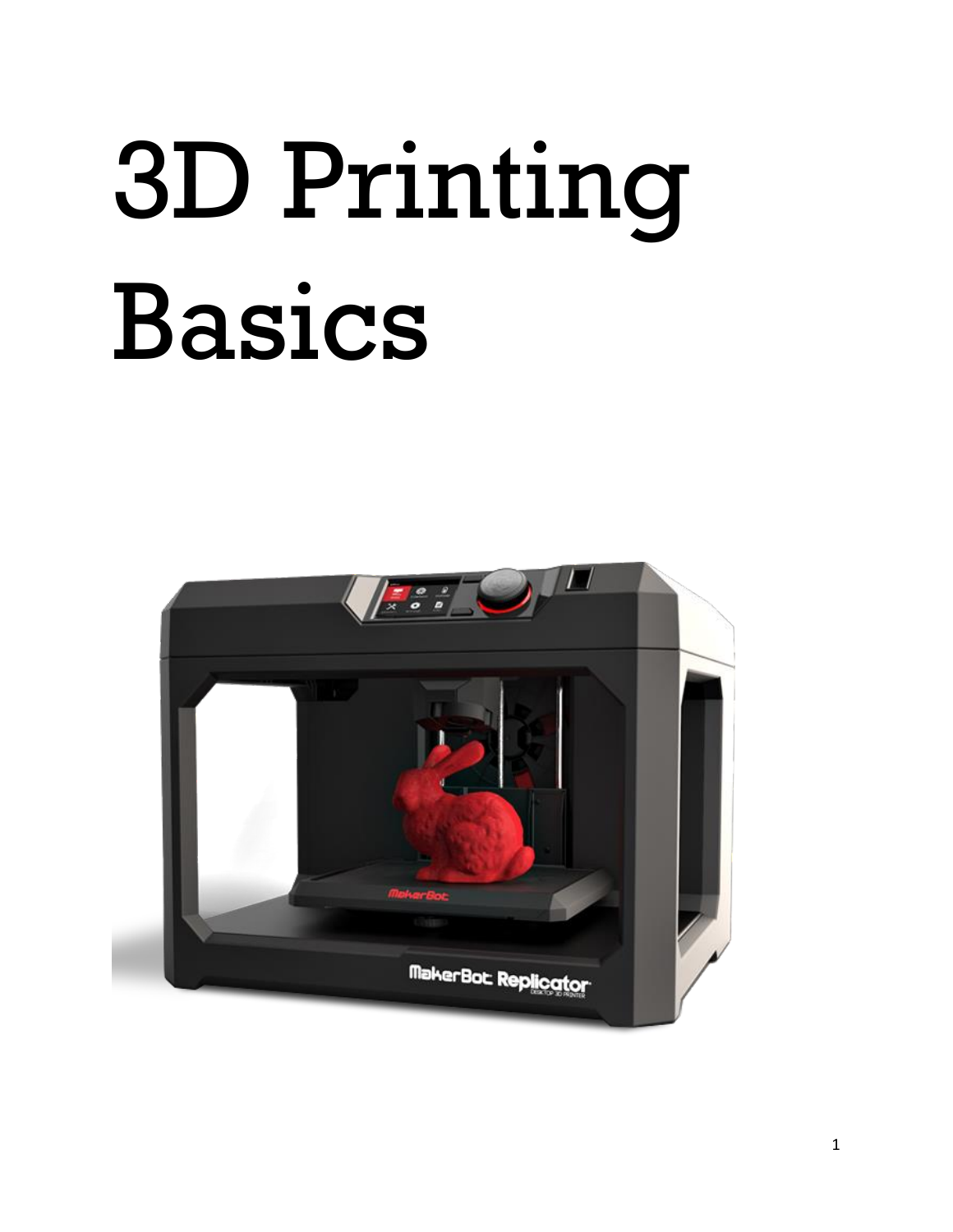## What is it?

A 3D printer works essentially like a traditional printer except it prints in plastic layers to make 3 dimensional designs. 3D printers can print in several different materials including plastic, limestone, and even wood and metal. Elmhurst Public Library uses a **MakerBot 5th Generation Replicator** which uses a PLA filament: a corn-based plastic. 3D printing has been around as early as the nineties but has exploded in popularity due to technology advances and lowered costs. Although many 3D printers themselves can cost hundreds, if not thousands of dollars, the materials are relatively inexpensive after the initial purchase.

# Why 3D print?

Many different types of people use 3D printers for different things. Several news stories have covered incredible 3D printing projects like parents creating prosthesis for their children or the development of 3D printed cars, but there are plenty of uses for everyone. Some reasons you may use a 3D printer include:

- Replacing a broken cabinet handle
- Making fun gifts
- Printing the case for a prototype electronic component
- And maybe most importantly learning to use 3D printing software is a valuable skill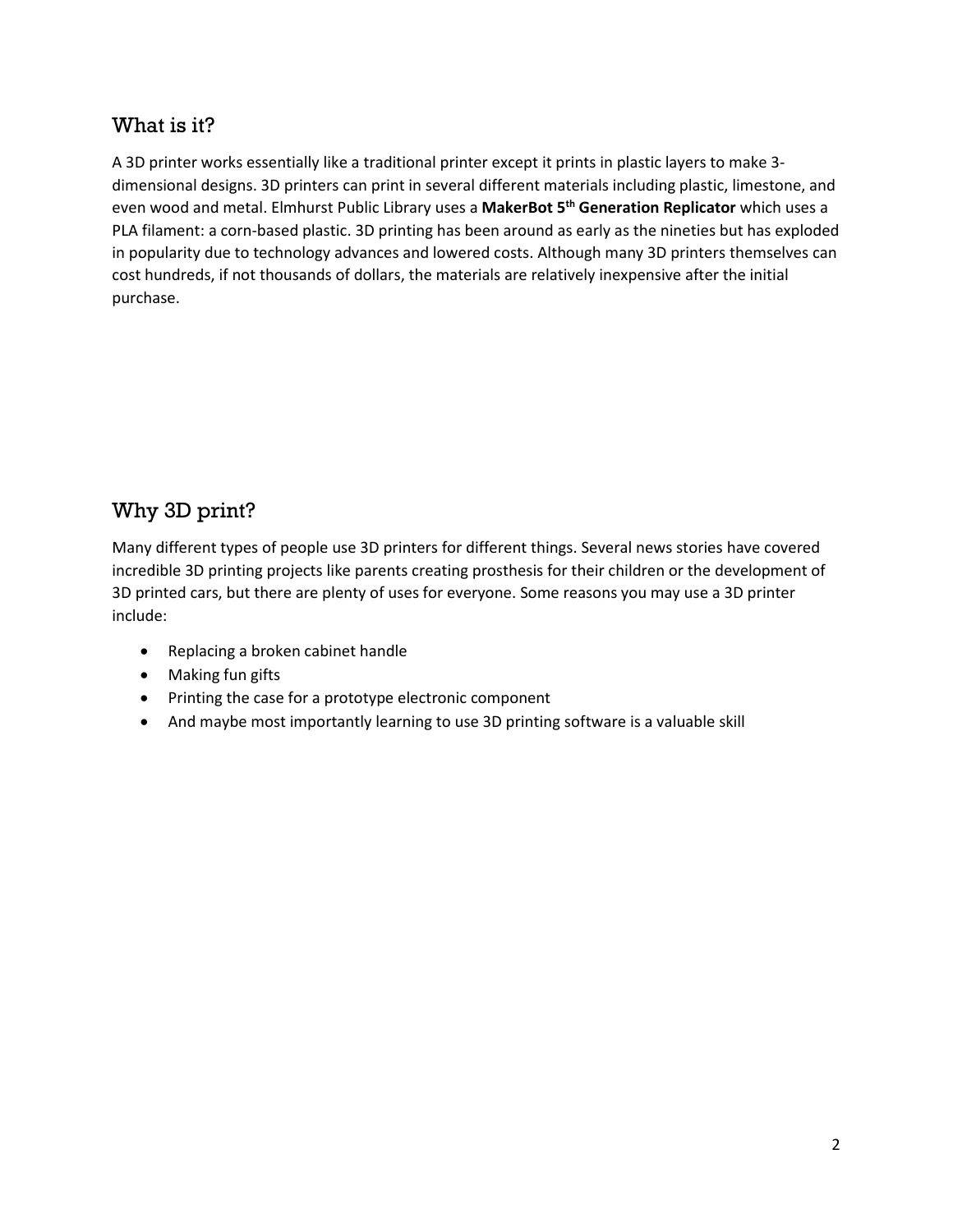# Ways to print:

The easiest way to start printing is to use a design created and uploaded on the Internet. Several websites have large libraries of user-uploaded designs which can be printed freely. Later we will be introducing the MakerBot site **Thingiverse** but other high quality sites include **Autodesk 123D**, and **My Mini Factory**.

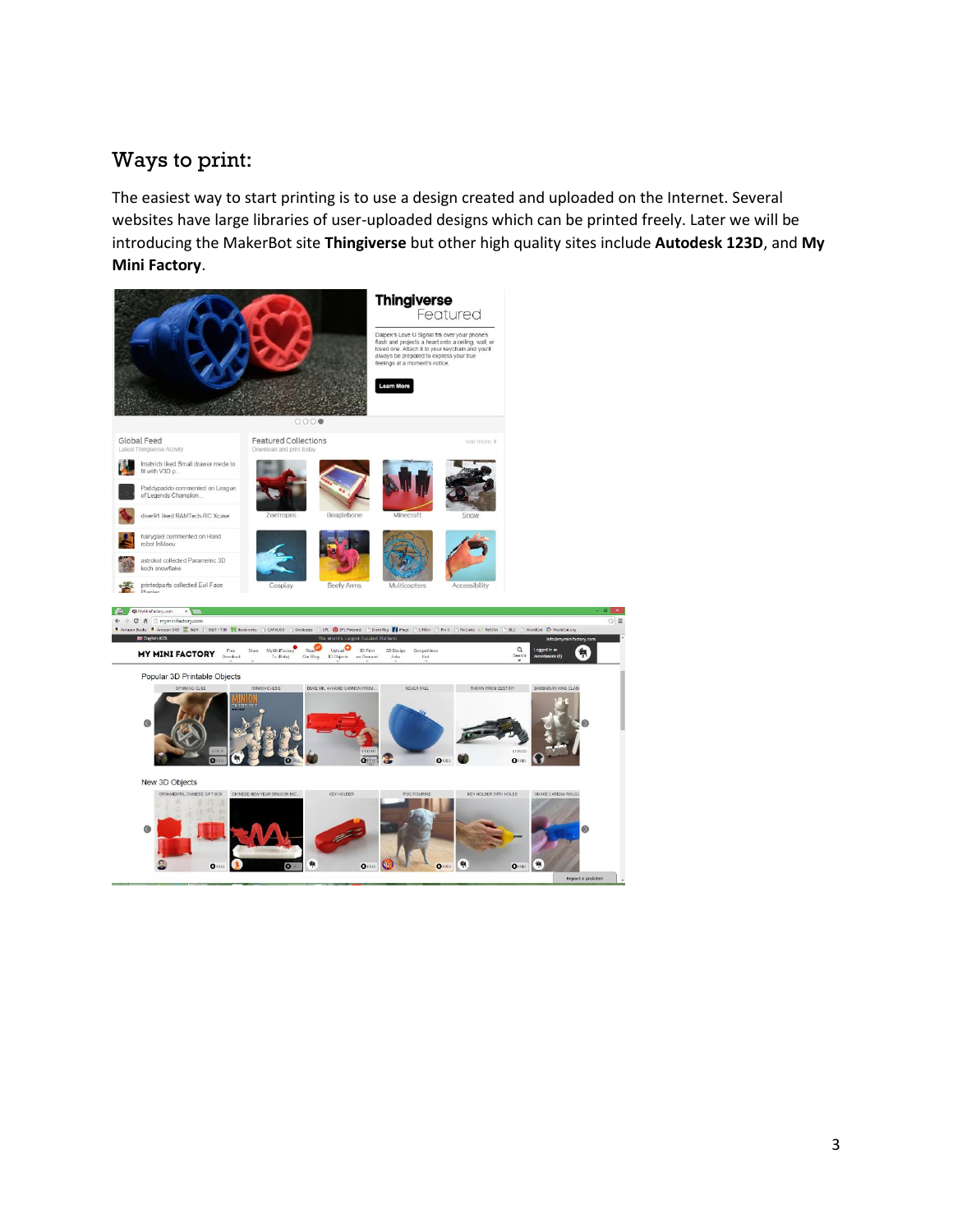## Printing at EPL

To print at EPL you will need to submit your print through: [http://elmhurstpubliclibrary.org/about](http://elmhurstpubliclibrary.org/about-us/building-information/3d-print-request/3d-form/)[us/building-information/3d-print-request/3d-form/](http://elmhurstpubliclibrary.org/about-us/building-information/3d-print-request/3d-form/)

## Please note that there are a few limitations to printing:

- 8-hour print limit
- Maximum size:
- 25.2 L x 19.9 W x 15.0 H cm
- 9.9 x 7.8 x 5.9 in
- .10 per gram, with a one dollar minimum (Elmhurst Public Library cardholders only)
- Printing is done by Library staff and is attended to on a first come, first served basis
- Priority printing given to Library programs and events
- Email will be sent once the print job is complete
- Item may be picked-up at the second floor Digital Services Desk

| Name:                                         |                |
|-----------------------------------------------|----------------|
| Email:                                        |                |
| Library Card #:                               |                |
| PLA Filament Color:                           |                |
| <b>White</b>                                  |                |
| Object Dimensions:                            |                |
| Attach File:                                  |                |
| Choose File                                   | No file chosen |
| Acceptable file types: stl, obj,maker, thing. |                |
| Maximum file sine: 25mb.                      |                |
| Additional Information:                       |                |

Files should be submitted as .obj, .stl, or .MakerBot

If you have any questions about how to submit, exporting your file or anything else feel free to contact us at reference@elmhurst.org

Submit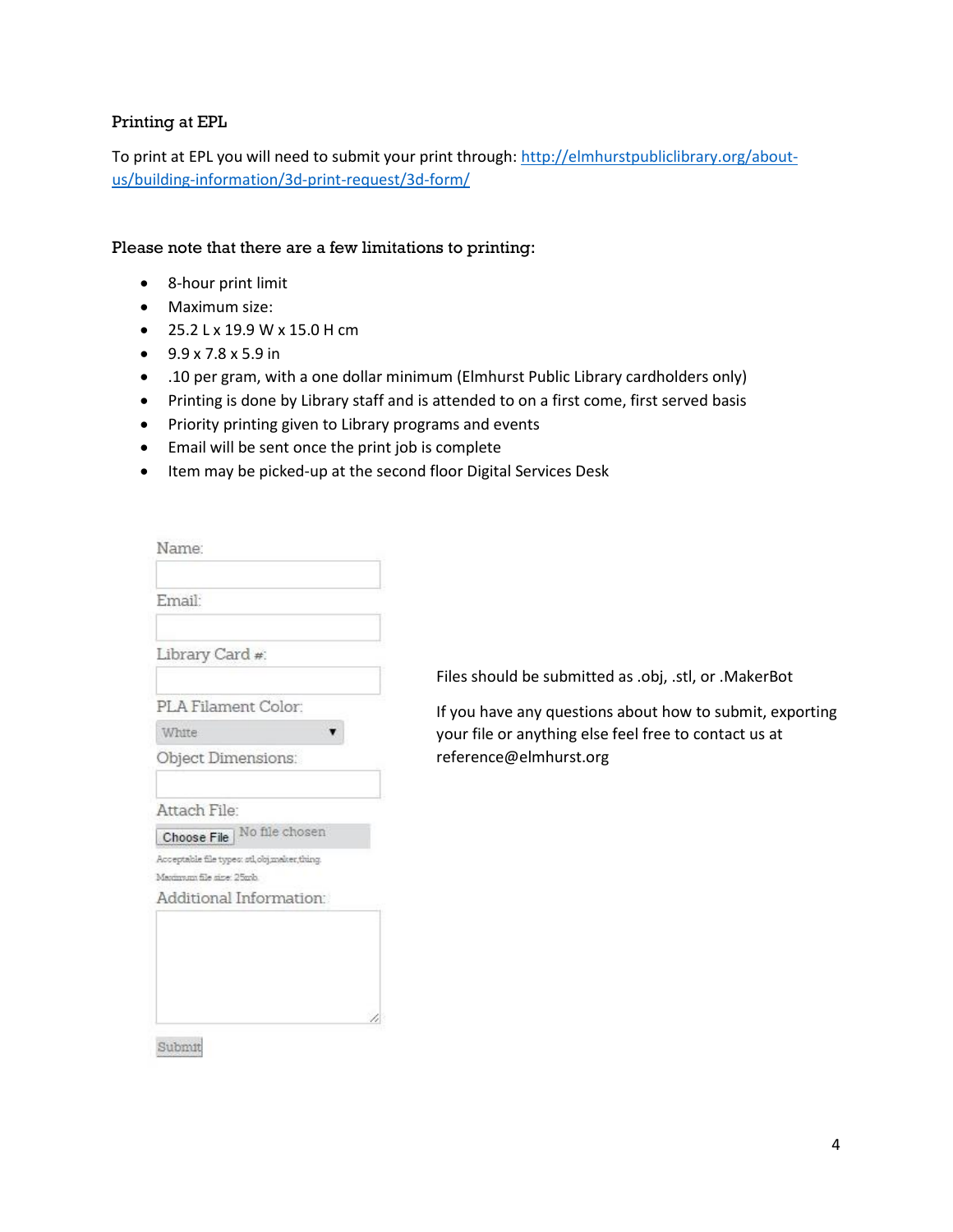# Design your own by: Using 3D printing as a creation tool

## Create your own 3D designs with this FREE software

## **Tinkercad**

- Web-based 3D modeling software
- Includes lesson modules that lead you through 3D design basics
- Great beginner design platform

## **123D Catch app**

- Take photos and create 3D scans of virtually any existing object with this app
- Use with a mobile device

#### **123D Design**

- Powerful yet simple 3D creation and editing tool which supports many new 3D printers
- Part of the vast Autodesk suite of 3D tools
- Great stepping stone for more advanced 3D design software, like Maya
- Other free Autodesk software

#### **Sculptris**

- **•** Beginner digital sculpting tool
- Great stepping stone for more advanced digital sculpting software, like ZBrush

#### **Blender**

- 3D animation suite
- Supports the entirety of the 3D pipeline—modeling, rigging, animation, simulation, rendering, compositing and motion tracking, even video editing and game creation

#### **MakerBot Desktop**

3D printing solution for discovering, managing, and sharing your 3D prints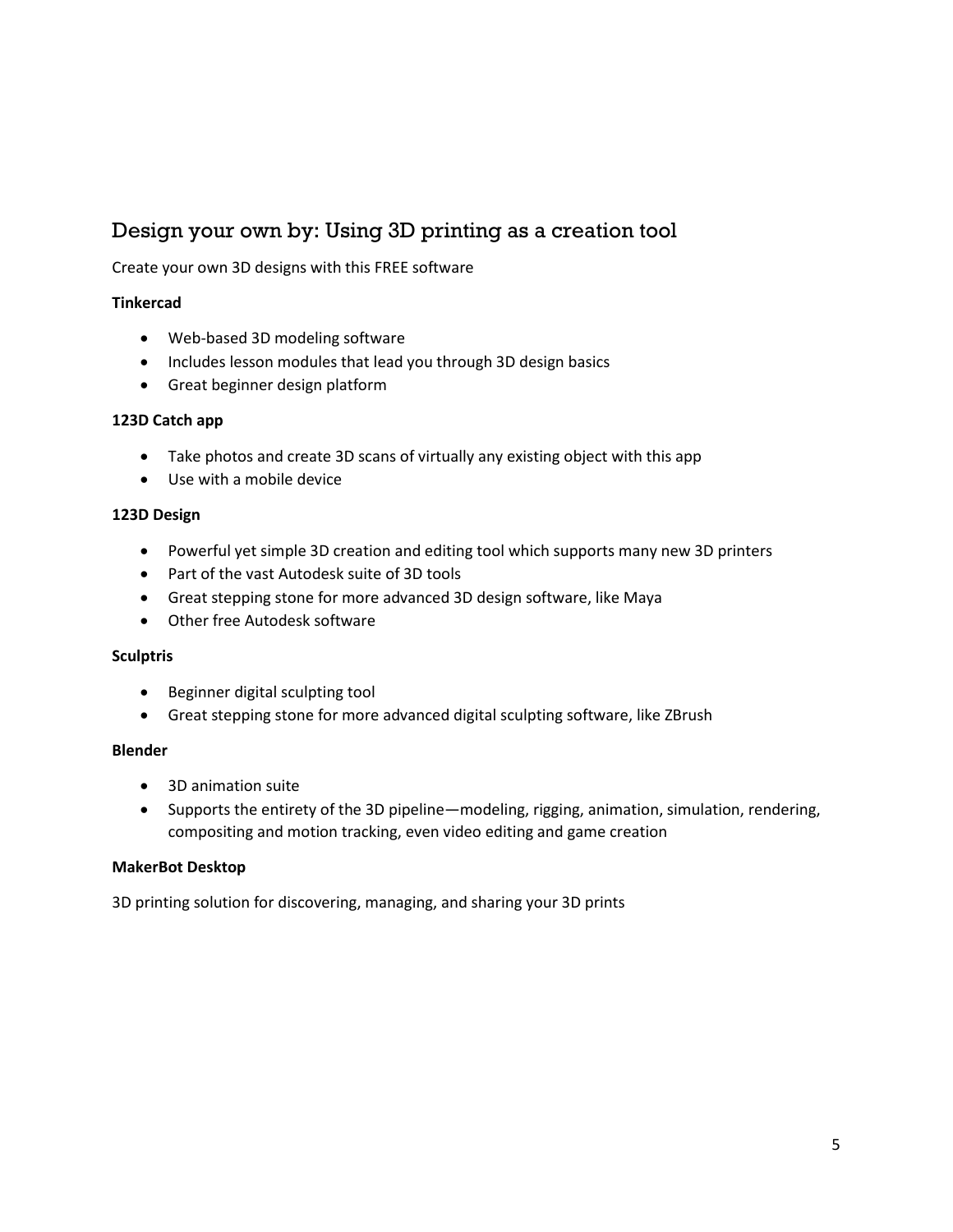



## Scanning

The Elmhurst Public Library owns a **MakerBot Replicator** which will scan objects and create a 3d model of them. In addition there are several apps for smartphones such as **123D Catch**, which allow you to take a series of photos and convert them into a 3d model. While the Replicator will produce a better result, the quality of the generated 3d object will be nowhere near the quality of the original, as small details are hard to generate, and scanned objects will most likely need to be brought into software for additional work.

# 3D Printing Limitations

While 3D printing is extremely cool and useful, there are several limitations on what is possible right now. A few warnings before starting your project may include:

- 3D printing takes time! Printing a larger or more detailed design may take several hours of printing to complete and using some of the 3D printing creation software can be difficult at first.
- Size of prints is limited to the size of the MakerBot's work area and objects that are too large for the base will need to be cut into pieces and prints separately, and then combined after.
- Overly complicated designs may print incorrectly or with minor to major errors in the layers.
- At this point you can only 3D print in one color at a time per print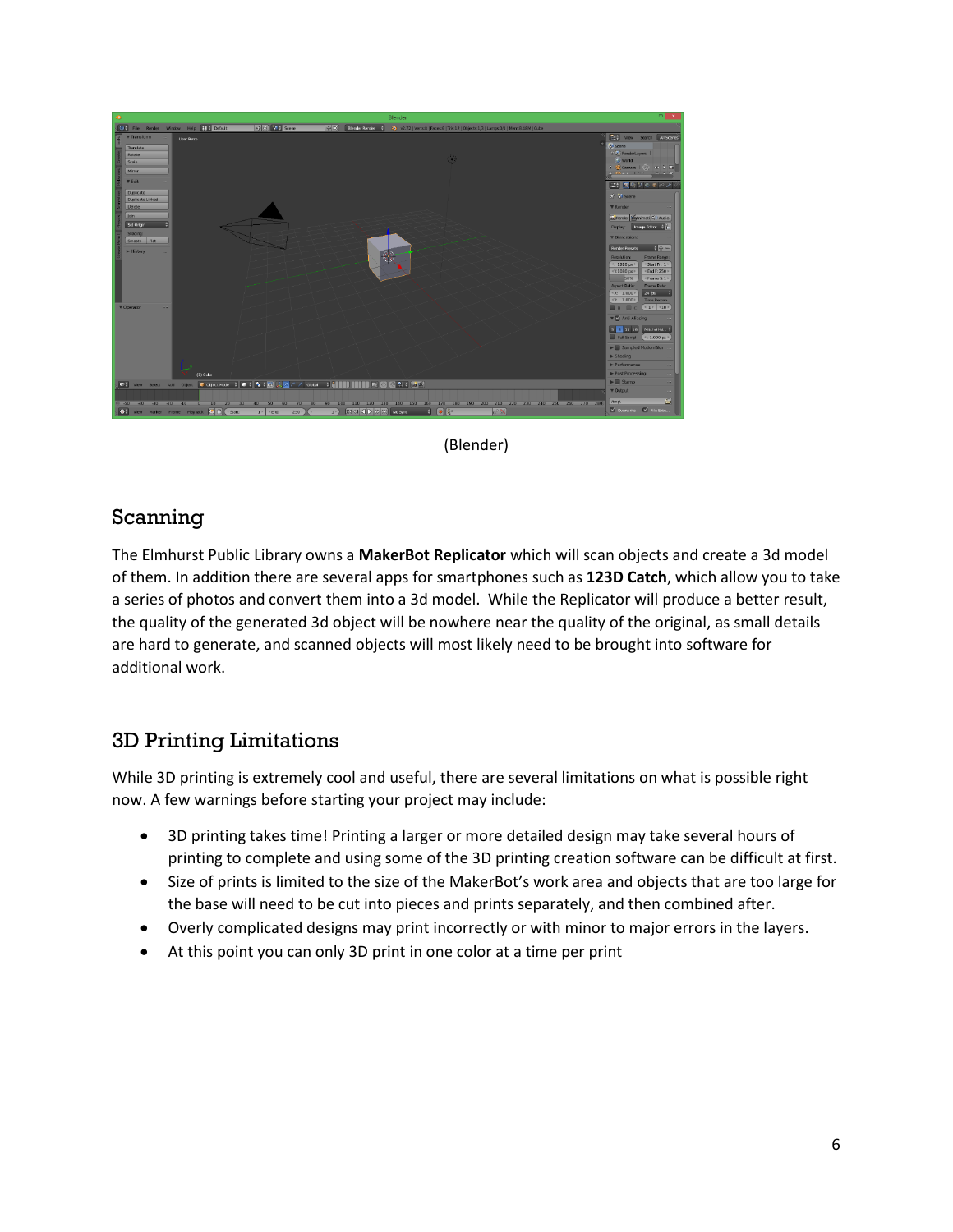## Exercise:

During this class we will practice downloading and preparing a design to 3D print.

## **Today we'll cover:**

- Pulling a model down from Thingiverse
- Importing into the MakerBot software
- Preparing the item to print by rotating, moving, and resizing the object
- Exporting and previewing the print for any complications
- Printing from a usb



1. First open up the Makerbot software on the desktop.

- 2. Next we'll go into Thingiverse using the **'Explore Button."** This opens the Thingiverse website. The Thingiverse website can also be accessed using a web browser but opening it in the MakerBot software makes it easier to import.
- 3. Next, click explore Thingiverse and search for the design '**Faceted Cat.'**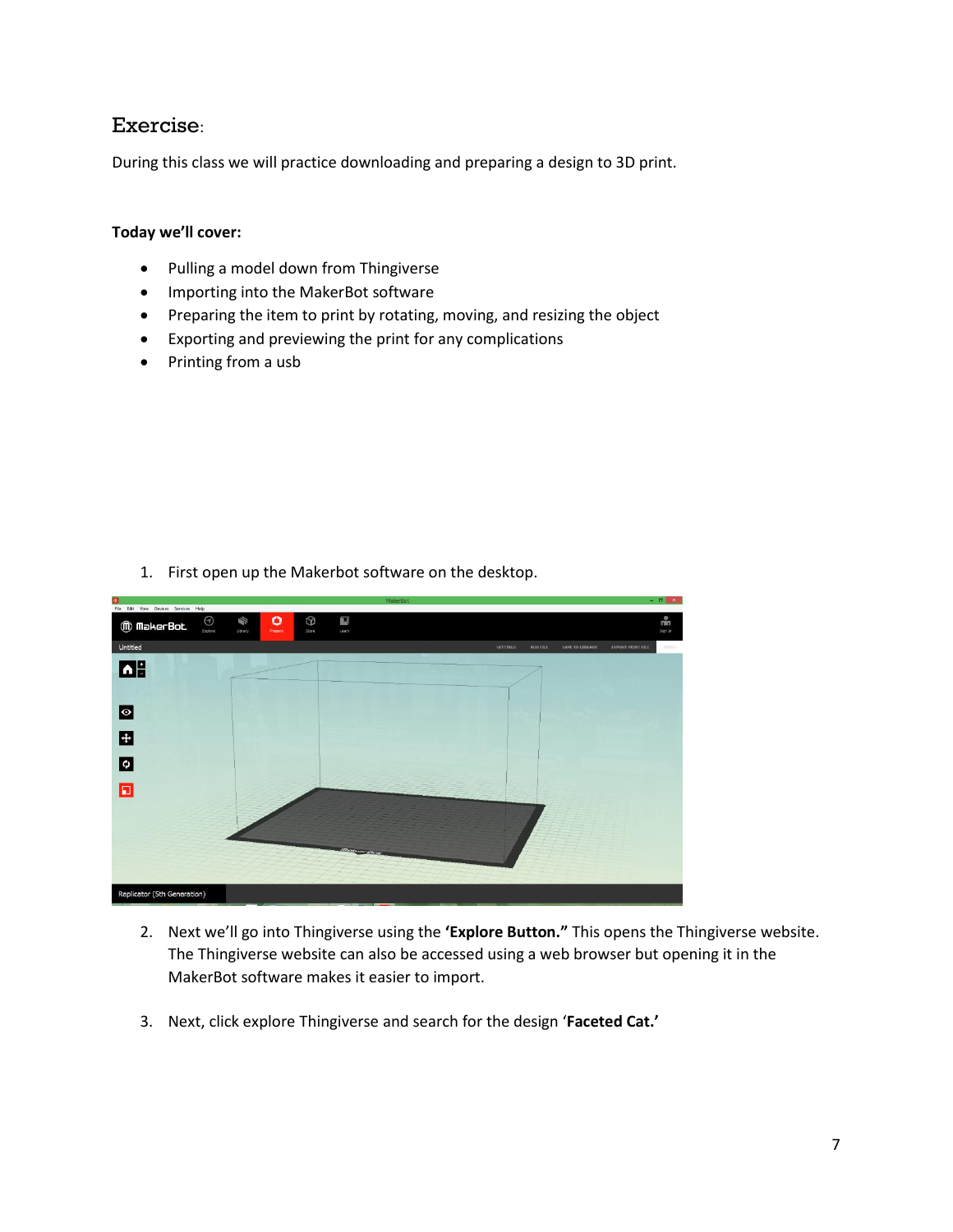|  | $\overline{\mathbf{z}}$ | <b>V</b> Like     | 101            |
|--|-------------------------|-------------------|----------------|
|  |                         | <b>O</b> Collect  | 140            |
|  |                         | Comment           | 1              |
|  |                         | ◎ Watch           | $\overline{O}$ |
|  |                         | & Copy Link       |                |
|  |                         | 区 View in Browser |                |
|  |                         | Prepare           |                |
|  |                         |                   |                |

4. Once you find **Faceted cat,** click **'prepare.'** It should automatically be sent to the MakerBot build plate.

| File Name |                                      | Downloads | Size  | Actions |
|-----------|--------------------------------------|-----------|-------|---------|
|           | gato_3.stl<br>Last updated: 02-15-15 | 1192      | 507kb | Prepare |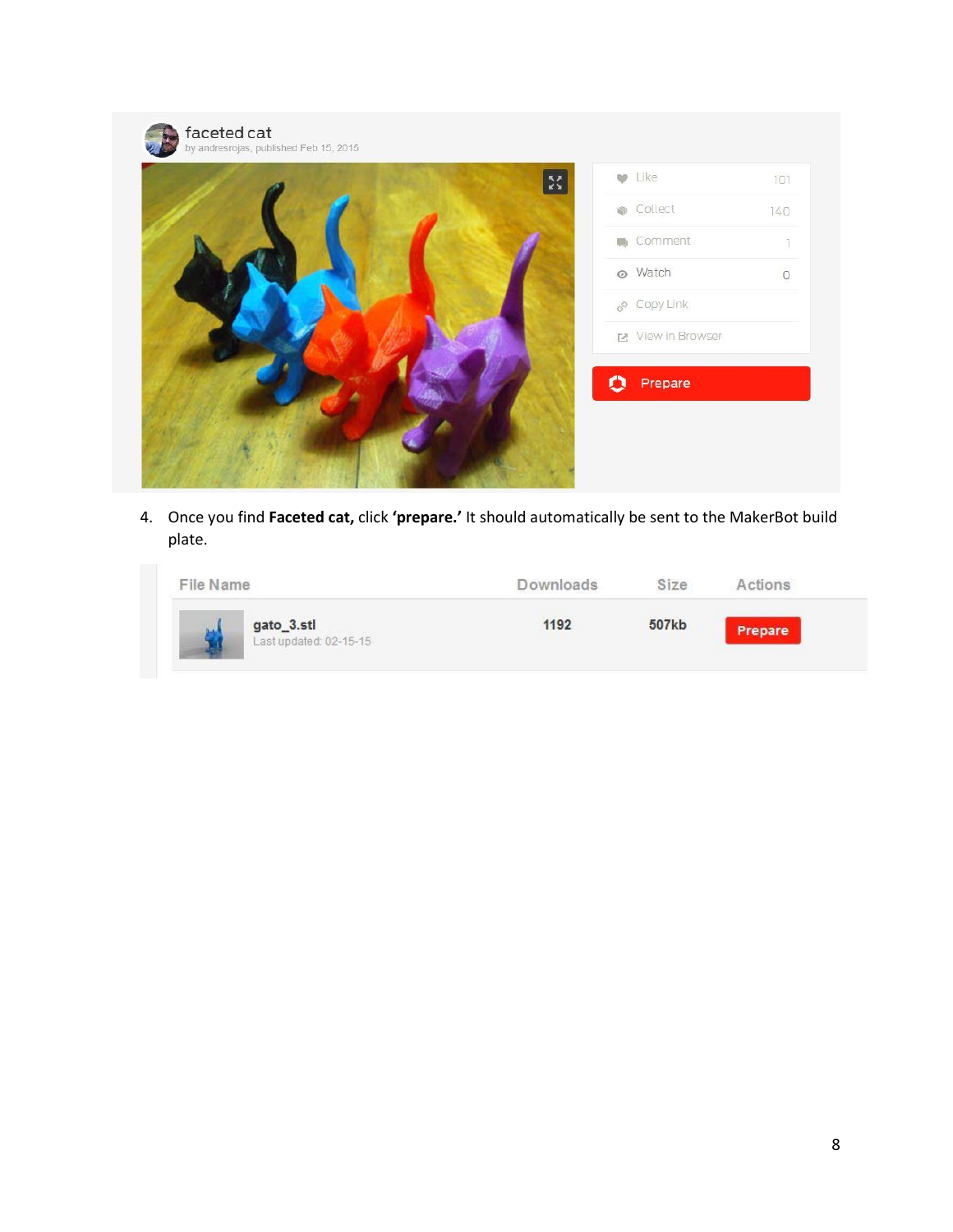

Now that the file has been added we will need to check its size and orientation. When you are prompted to 'Put object on the platform' please do so.

Because this file is so simple there is nothing we need to do in order to ensure a good print, but more complicated objects might need to be reoriented to make the printing process easier. To determine which way to lay the object, rotate it so the most surface area is touching the bed to keep the amount of supports that need to be generated to a minimum.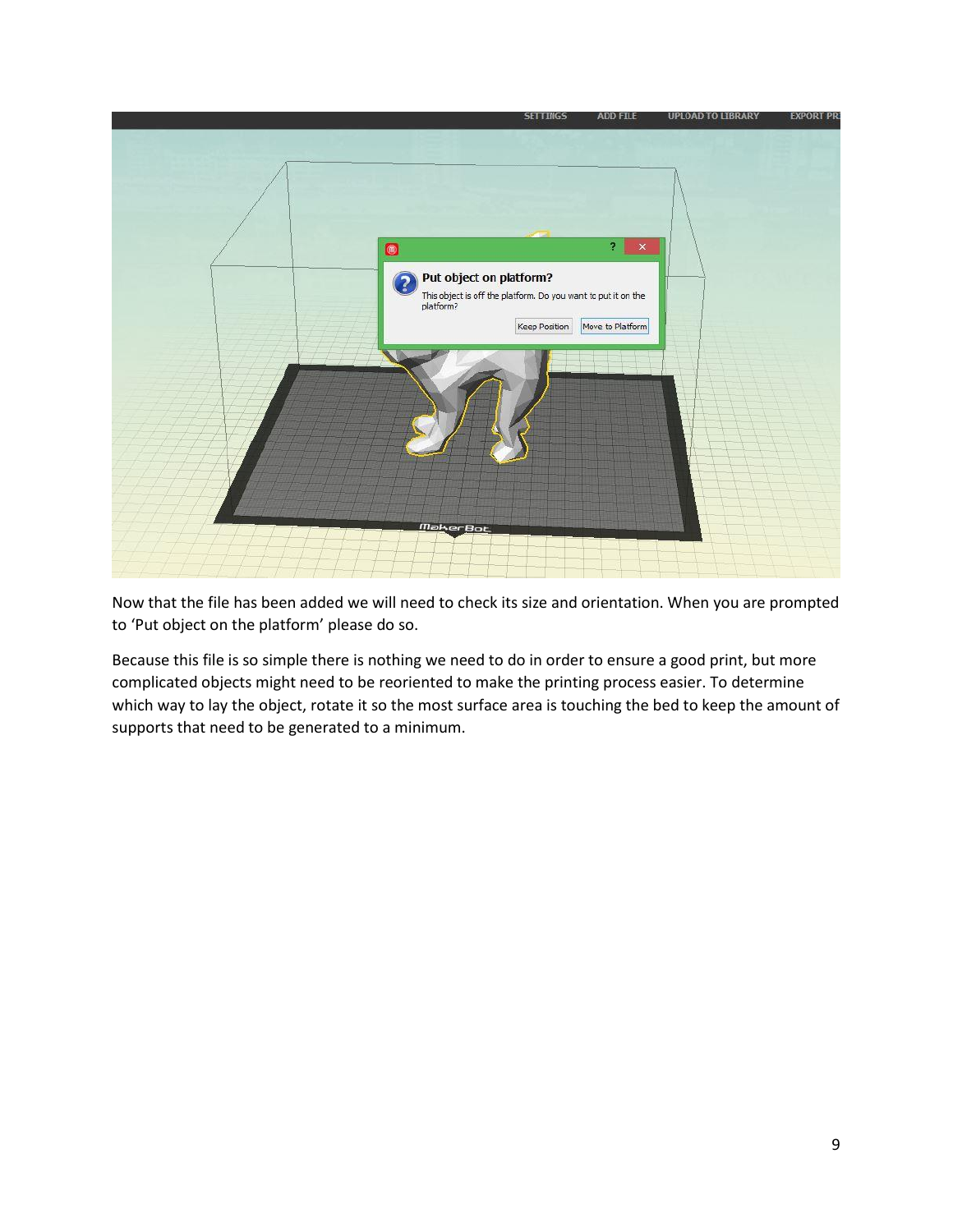## **Makerbot Desktop Tools**



MakerBot offers a few tools to reposition, resize, and rotate files imported into the software. Double-clicking on any of the icons will bring the full options for each. In order to interact with the object, you must first select it by clicking on it.

Change Position: Allows you to move the object along the x, y, and z axes on the build plate.

Change Rotation: Allows you to rotate and object along the x, y, and z axes on the build plate.

Change Dimensions: Scaling adjusts the size of a print. When a print comes in from Thingiverse, it comes in the size the author intended, but clicking on the resize button can make it smaller or larger. In the advanced menus, you can also determine size by metric

measurements in millimeters which is extremely helpful sometimes.

For this print, change the x dimension size to 25 mm.

Once we have determined if our file is the correct size and orientation, we'll then check the print settings.